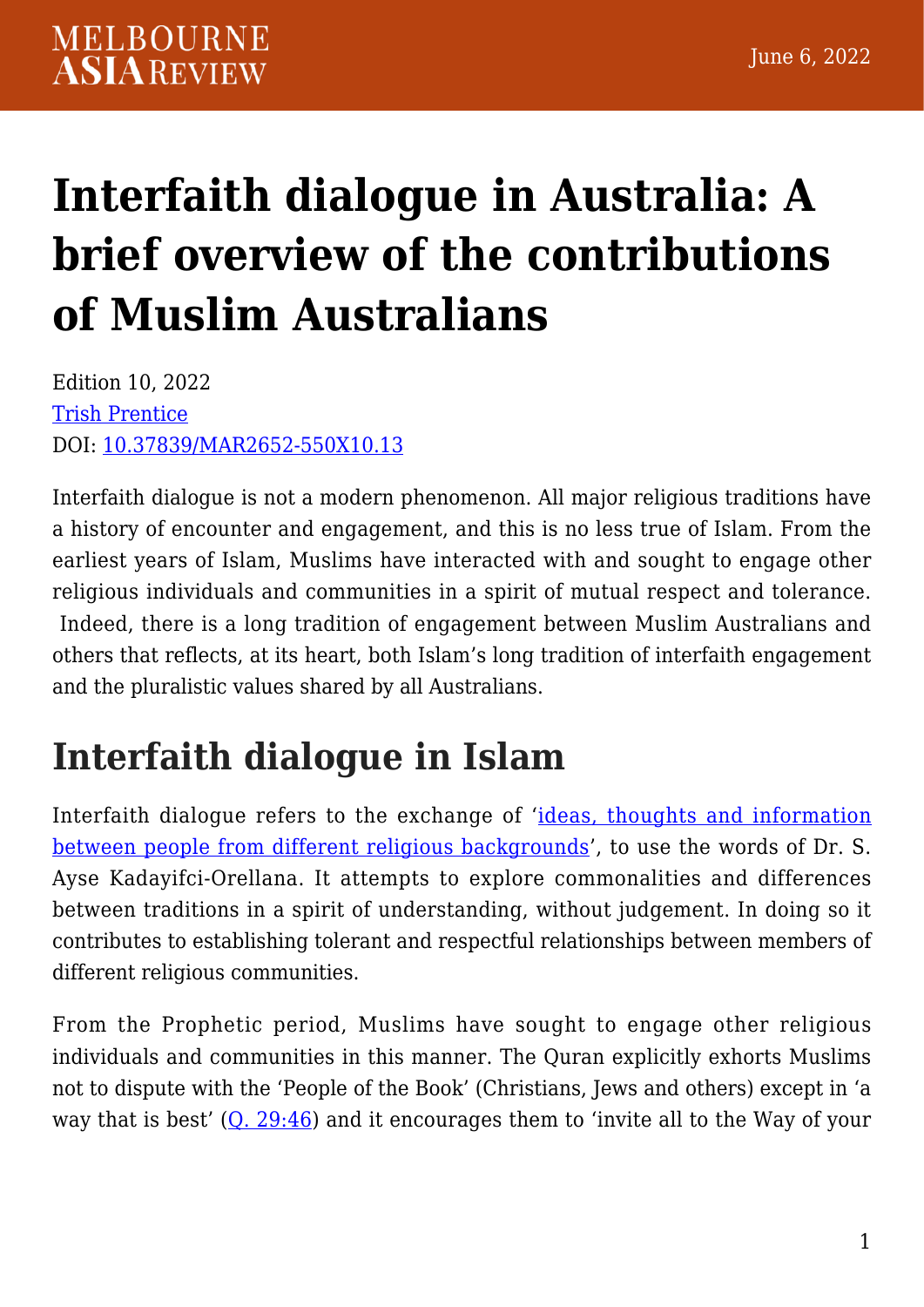#### **MELBOURNE ASIAREVIEW**

<span id="page-1-0"></span>Lord with wisdom and kind advice' (O 16:125). The Constitution of Medina, the document which establishes the normative foundations of the Prophet's community in Medina, also safeguards the religious freedom of the Jewish communities living there, allaying any fear that he would require religious minorities to convert to the religion of the majority[.\[1\]](#page-7-0) In later Islamic periods these values are still evident. The encounter between Abbasid Caliph al-Mahdi (d. 785 CE) and the Christian Patriarch Timothy I in 782 CE at the caliphal court in Baghdad is one well cited example of interfaith dialogue. The [dialogue,](https://press.uchicago.edu/ucp/books/book/distributed/P/bo25174014.html) as reported, shows the two religious and political figures wrestling intellectually with the theological divergence between their two traditions, not downplaying the differences but acknowledging them in a spirit of engagement and respect. Other historical sources record discussions between Muslims and Buddhists in places such as **[Iran and along the Silk Road](https://www.jstor.org/stable/3270172)**; [inter](http://assets.press.princeton.edu/chapters/p10098.pdf)[civilisational interactions in medieval Spain](http://assets.press.princeton.edu/chapters/p10098.pdf) between Muslims, Christians and Jews; and other encounters between Muslims and other faith or cultural traditions in [Cairo, Jerusalem, Baghdad and Delhi.](https://www.tandfonline.com/doi/abs/10.1080/09637494.2013.769740) Encounter, for the purpose of dialogue and understanding, has a long history in Islamic tradition.

## **Interfaith engagement in the early years of Australian history**

Interfaith engagement between Muslims and religious 'others' has taken place in Australia since the earliest years Muslims ventured to Australian shores. Historical records reveal that relationships existed between the [Macassan Muslim fishermen](https://ajis.com.au/index.php/ajis/article/view/109) [who travelled to Australia from Indonesia and the Yolngu indigenous peoples](https://ajis.com.au/index.php/ajis/article/view/109) in north-eastern Arnhem land from the 1700s. While elements of this dialogue were no doubt cultural in nature, it appears there were [religious elements to the](https://ajis.com.au/index.php/ajis/article/view/109) [conversations as well](https://ajis.com.au/index.php/ajis/article/view/109), as Islamic influences from Macassar have been found in indigenous rituals and ceremonies in northern Australia. Indeed, scholars of intercultural studies Desmond Cahill and Dr Peta Stephenson describe this interfaith engagement as the very first '[interfaith contact in Australia](https://search.informit.org/doi/abs/10.3316/ielapa.533136390245484)'. Although we have little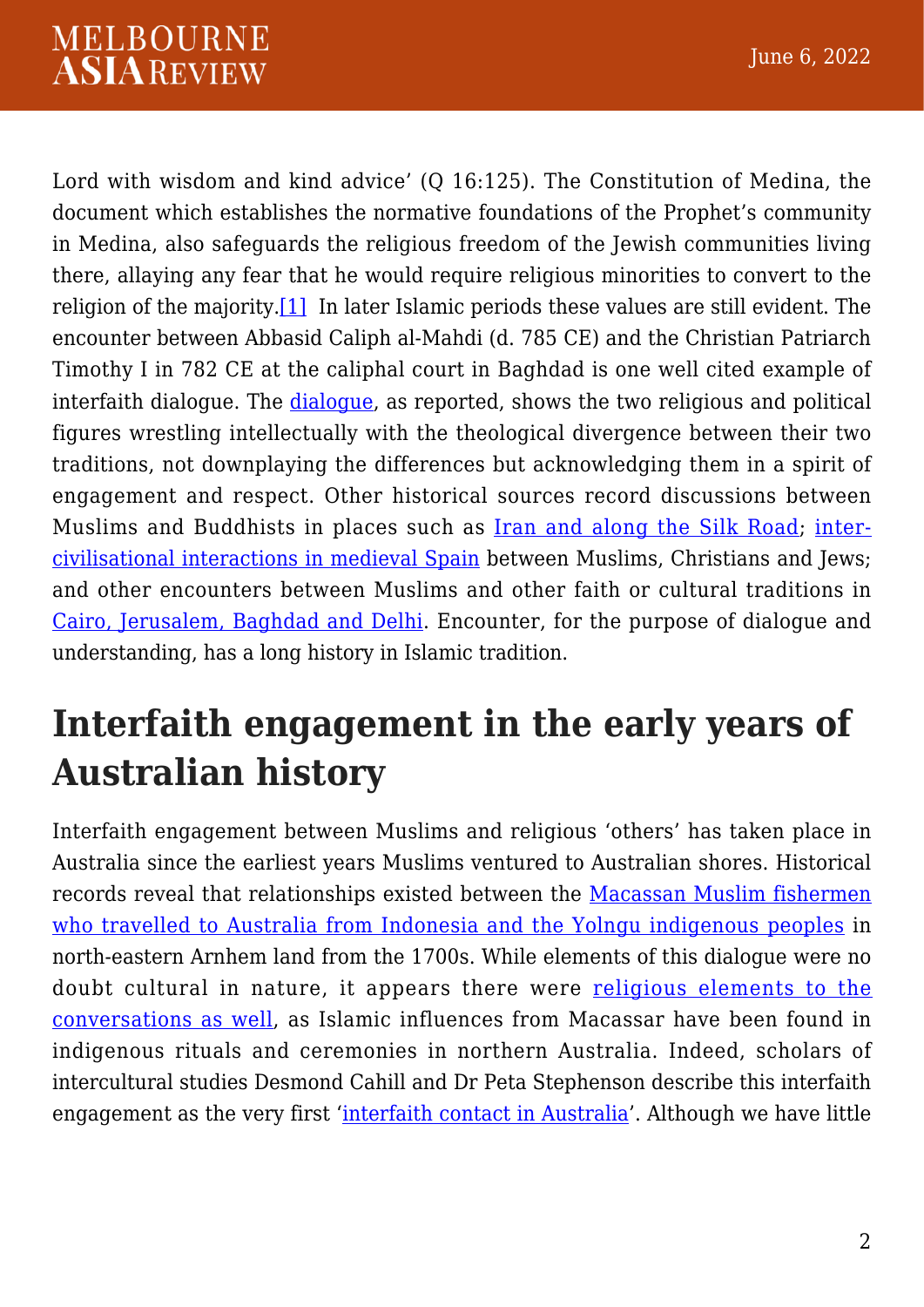detail of the conversations that took place, they appear to have been constructive, with ['mutual respect offered from both sides](https://ajis.com.au/index.php/ajis/article/view/109)'.

In the century to come, the informal nature of interfaith engagement between Muslims in Australia and the broader non-Muslim population continued. Dialogue between many of the Afghan cameleers, who arrived in Australia in the 1800s to facilitate exploration of the outback, and other Australians was hampered by the lack of common language. Yet, those who had English language skills ['helped pave the](https://ajis.com.au/index.php/ajis/article/view/109) [way for future 'real' dialogue](https://ajis.com.au/index.php/ajis/article/view/109)'. At the same time, interreligious marriage between Muslims and the local population helped facilitate similar '[micro level dialogue'](https://ajis.com.au/index.php/ajis/article/view/109) (dialogue between individuals) and conversations. The establishment of mosques in

many capital cities in the  $20<sup>th</sup>$  century also allowed Australians greater access to Islam. As institutions central to Islamic life, these places of worship opened their doors to the ['curious and interested,](https://ajis.com.au/index.php/ajis/article/view/109) allowing non-Muslims access to '[education and](https://ajis.com.au/index.php/ajis/article/view/109) [information about Islam](https://ajis.com.au/index.php/ajis/article/view/109)', facilitating ['meso](https://ajis.com.au/index.php/ajis/article/view/109)' or community-based interactions.

Converts to Islam were another source of early interfaith engagement. [David](https://ajis.com.au/index.php/ajis/article/view/109) [Sneddon,](https://ajis.com.au/index.php/ajis/article/view/109) for instance, describes the influence of Winifred Stegar, perhaps the first Australian woman to perform the ritual hajj, an account of which was written up by the *Adelaide Review* in 1927. Her writings on Islam provide a 'unique perspective' on early Islam in Australia and further evidence of interfaith engagement between Muslims and the broader Australian population at this time. In this early period there were [very few Muslim organisations dedicated to interfaith engagement](https://search.informit.org/doi/abs/10.3316/ielapa.533136390245484); it tended to happen more informally and organically—typically at the micro and meso levels (using Sneddon's typology).

#### **Towards formal interfaith engagement**

The growing involvement of Muslims in formal interfaith encounters can be observed in Australia from the 1960s, with engagements particularly focusing on [Jewish-](https://eprints.lancs.ac.uk/id/eprint/79228/)[Christian relations](https://eprints.lancs.ac.uk/id/eprint/79228/). In the state of Victoria, interfaith activities were initiated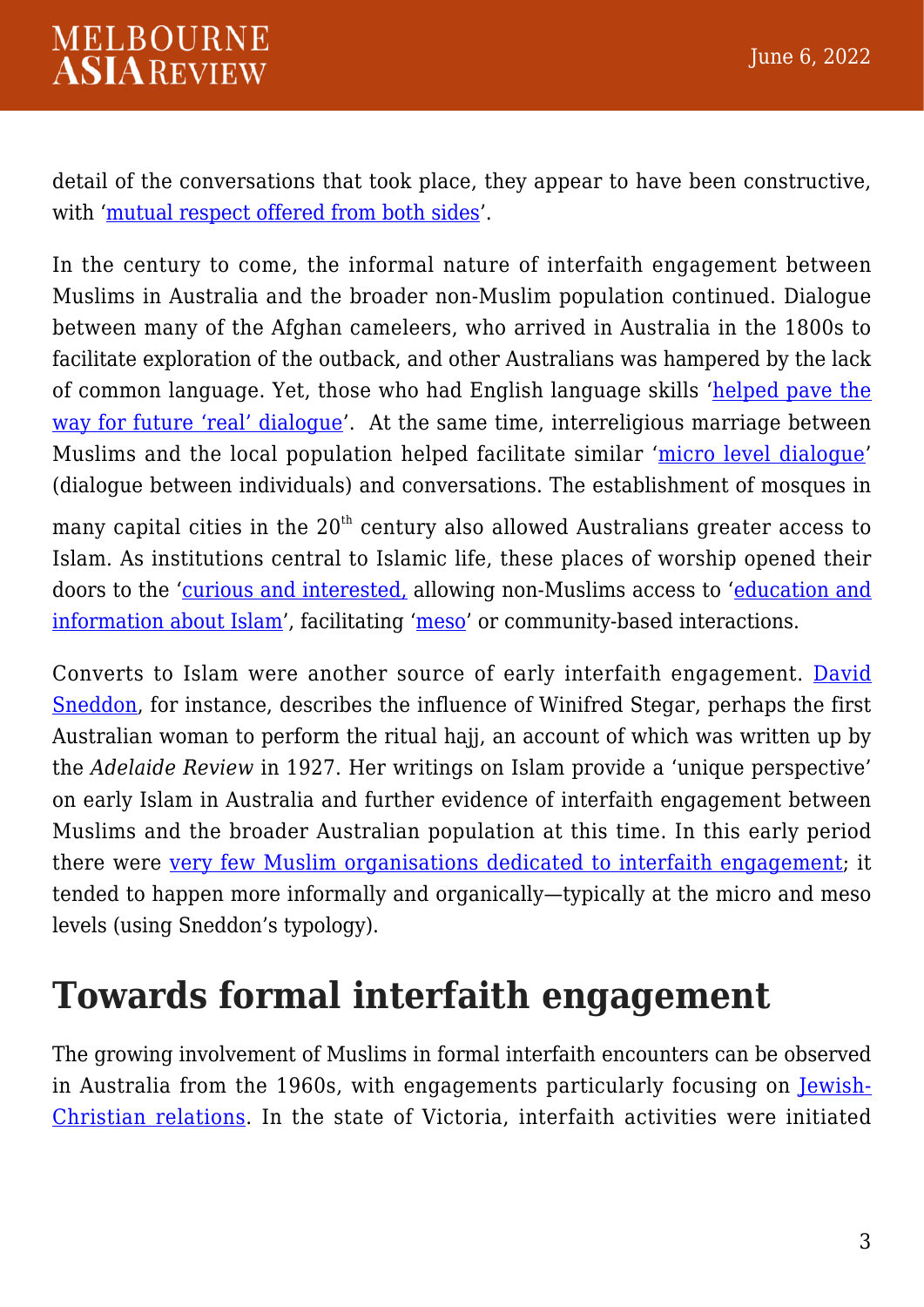#### **MELBOURNE ASIAREVIEW**

between [Jewish, Christian and Muslims](https://ajis.com.au/index.php/ajis/issue/view/7) at the Jewish Centre in the Melbourne suburb of Toorak, with the aim of building bridges between representatives of the faith communities. In the years to follow, interfaith events took place in various educational institutions, including [conversations and lectures at Victorian secondary](https://ajis.com.au/index.php/ajis/issue/view/7) [schools,](https://ajis.com.au/index.php/ajis/issue/view/7) such as Geelong Grammar and Scotch College. One of these resulted in a conversation between Nuim Khaiyath, a [Muslim originally from Indonesia, and an](https://ajis.com.au/index.php/ajis/issue/view/7) [Anglican minister,](https://ajis.com.au/index.php/ajis/issue/view/7) which resulted in a discussion about the similarities between their traditions. They also took place in university contexts less formally, usually in the guise of cooperation and networking between academics of different faith traditions. At this time, subjects on comparative religion offered by, for example, the University of Melbourne, provided a more formal opportunity to learn about Islam alongside other monotheistic faiths. Evidentially, both [Muslim academics and their Jewish and](https://ajis.com.au/index.php/ajis/issue/view/7) [Christian counterparts](https://ajis.com.au/index.php/ajis/issue/view/7) presented this subject matter with a view to promoting interfaith dialogue. At the same time, [international students from Malaya, Singapore,](https://www.slv.vic.gov.au/sites/default/files/La-Trobe-Journal-89-Hanifa-Deen.pdf) [Indonesia, Pakistan and India](https://www.slv.vic.gov.au/sites/default/files/La-Trobe-Journal-89-Hanifa-Deen.pdf) also helped break down barriers among the student cohort by attending barbecues and dances (although avoiding alcohol) and participating in local sports teams. Mosque open-to-the-public days and multi-faith Eid encounters started to take place in Australia [during the 1970s](https://ajis.com.au/index.php/ajis/issue/view/7), and local interfaith networks with Muslims' involvement started to emerge in the 1980s. One notable example was the [Interfaith Network of the City of Greater Dandenong](http://www.interfaithnetwork.org.au) in Melbourne, established under the auspices of the municipality to foster peace and harmony within the local area. It still operates today. Interfaith activity during this period centred around friendship, sharing and practical support.

In the late 1980s and 1990s, however, interfaith activities began to take on a different focus. In the wake of the Iranian Revolution, conflict in Lebanon and Afghanistan and the Gulf War, Muslims felt the need to engage in interfaith activity to [counter growing negative perceptions of Islam and stereotypes of Muslims.](https://www.tandfonline.com/doi/abs/10.1080/09596410.2011.606191) Often in response to invitations posed by Christian groups, Muslims took part in interfaith activities with a view to exploring the potential for '[common understanding\(s\)'](https://theconversation.com/9-11-fostering-connections-after-the-horror-3105). But it was the attacks on the US on September 11, 2001, that saw a substantial rise in the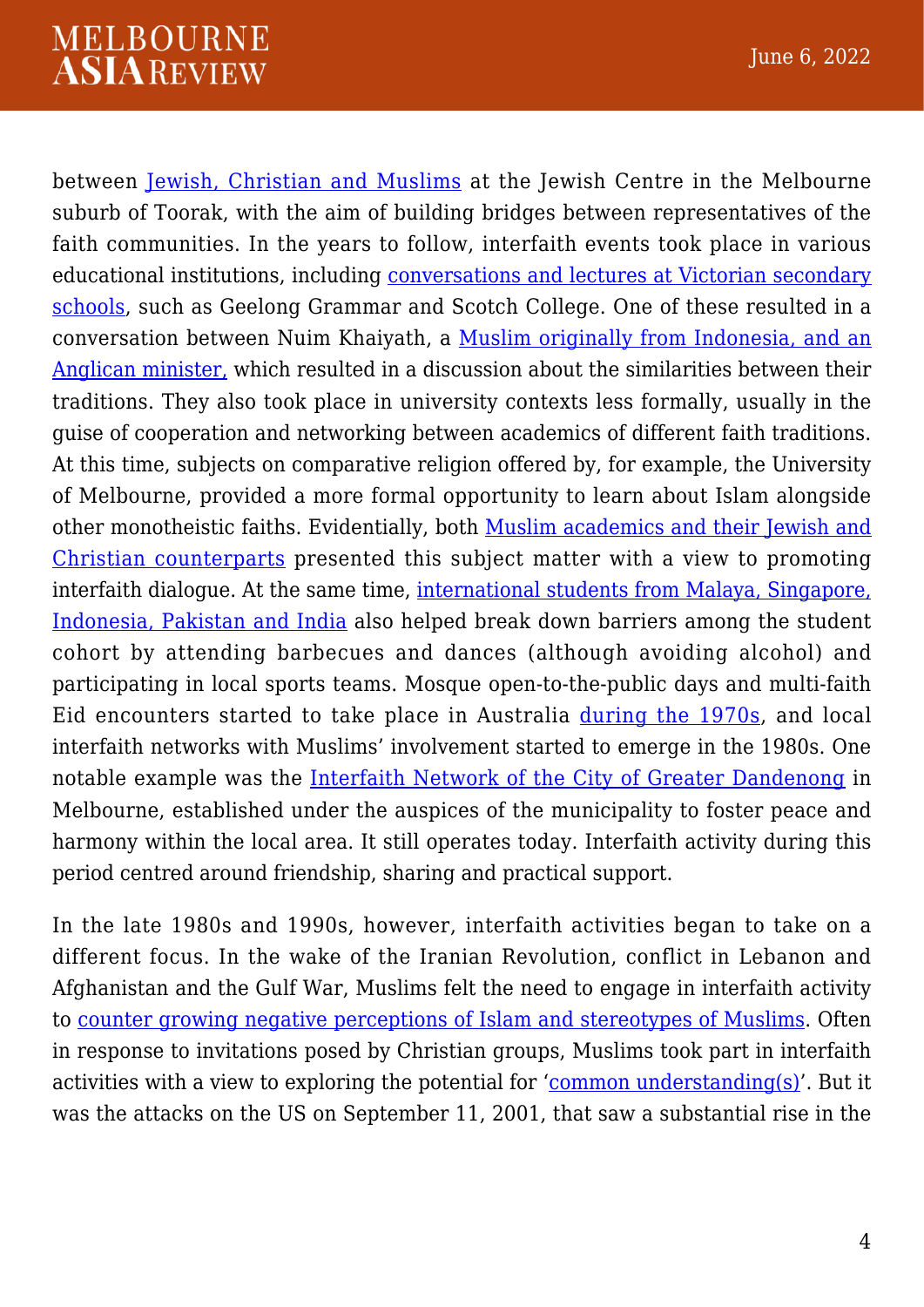number of formal interfaith encounters and dialogues occurring in Australia. As Islam became the '[enemy of the West](https://www.tandfonline.com/doi/abs/10.1080/09596410.2011.606191)', interfaith initiatives involving Muslims became more visible and urgent. Motivated in part by the prevailing '[culture of fear'](https://www.tandfonline.com/doi/abs/10.1080/09596410.2011.606191), Muslim Australians were quick to initiate activities to reach out to non-Muslims, with the aim of '[challenging stereotypes about Islam, and undermining distrust](https://www.westernsydney.edu.au/__data/assets/pdf_file/0003/990129/Sydney_Muslims_report.pdf)', distinguishing themselves from terrorists and demonstrating their adherence to peaceful co-existence. Activities aiming to build bridges with the Australian public or with other religious communities proliferated at this time, including [mosque open](https://www.westernsydney.edu.au/__data/assets/pdf_file/0003/990129/Sydney_Muslims_report.pdf) [days,](https://www.westernsydney.edu.au/__data/assets/pdf_file/0003/990129/Sydney_Muslims_report.pdf) [participation in interfaith forums, and excursions](https://search.informit.org/doi/abs/10.3316/ielapa.533136390245484) to other religious communities' places of worship. Indeed, representatives of many Muslim community organisations were forced to take on more visible roles as '[ambassadors'](https://search.informit.org/doi/abs/10.3316/ielapa.533136390245484) of an Australian Islam that was committed to tolerance and peacebuilding.

The Bali bombings in 2002 and London bombings in 2005 added [further momentum](https://vdoc.pub/documents/fear-of-muslims-international-perspectives-on-islamophobia-n9uidhr4vb80) to the perceived need for Muslims' involvement in interfaith gatherings. State governments quickly identified interfaith initiatives as a key strategy for [countering](https://web.s.ebscohost.com/abstract?direct=true&profile=ehost&scope=site&authtype=crawler&jrnl=21548641&AN=143815089&h=5ASJQE9AIAmGlW3diofgmvzxSbm6X7uULVcaPhTJII0t9vYjkVcgxUHS2XoWwQkxZn9bO1sl%2bea3F%2bdTtCqWUQ%3d%3d&crl=f&resultNs=AdminWebAuth&resultLocal=ErrCrlNotAuth&crlhashurl=login.aspx%3fdirect%3dtrue%26profile%3dehost%26scope%3dsite%26authtype%3dcrawler%26jrnl%3d21548641%26AN%3d143815089) [security risks and promoting social cohesion](https://web.s.ebscohost.com/abstract?direct=true&profile=ehost&scope=site&authtype=crawler&jrnl=21548641&AN=143815089&h=5ASJQE9AIAmGlW3diofgmvzxSbm6X7uULVcaPhTJII0t9vYjkVcgxUHS2XoWwQkxZn9bO1sl%2bea3F%2bdTtCqWUQ%3d%3d&crl=f&resultNs=AdminWebAuth&resultLocal=ErrCrlNotAuth&crlhashurl=login.aspx%3fdirect%3dtrue%26profile%3dehost%26scope%3dsite%26authtype%3dcrawler%26jrnl%3d21548641%26AN%3d143815089) and Muslims took up the opportunities for involvement. The NSW state government, for instance, initiated a gathering of the leaders of major religious traditions in 2003 for the purpose of condemning terrorism and supporting 'Australia's cultural diversity' (Australian Human Rights Commission 2004: 100). A study by the Human Rights and Equal Opportunity Commission records [more than 100 projects](https://www.tandfonline.com/doi/abs/10.1080/09637494.2013.769740) involving interfaith activity in this era, including the establishment of community relations commissions/councils or community harmony reference groups involving Muslims in most Australian mainland states (Australian Human Rights Commission 2004: 101-102).

Interfaith engagement was also [promoted by the federal government](https://amf.net.au/entry/religion-cultural-diversity-and-safeguarding-australia/) as a strategy to combat religious extremism and to promote social harmony and cohesion facilitating a greater emphasis on macro-level ([national](https://ajis.com.au/index.php/ajis/article/view/109)) initiatives. For instance, the [Australian](https://amf.net.au/entry/religion-cultural-diversity-and-safeguarding-australia) [Multicultural Foundation](https://amf.net.au/entry/religion-cultural-diversity-and-safeguarding-australia) was [commissioned in 2002](https://amf.net.au/entry/religion-cultural-diversity-and-safeguarding-australia/), in partnership with the World Conference on Religion and Peace, RMIT and Monash University, to find out the extent of interfaith dialogue and cooperation in Australia in the context of an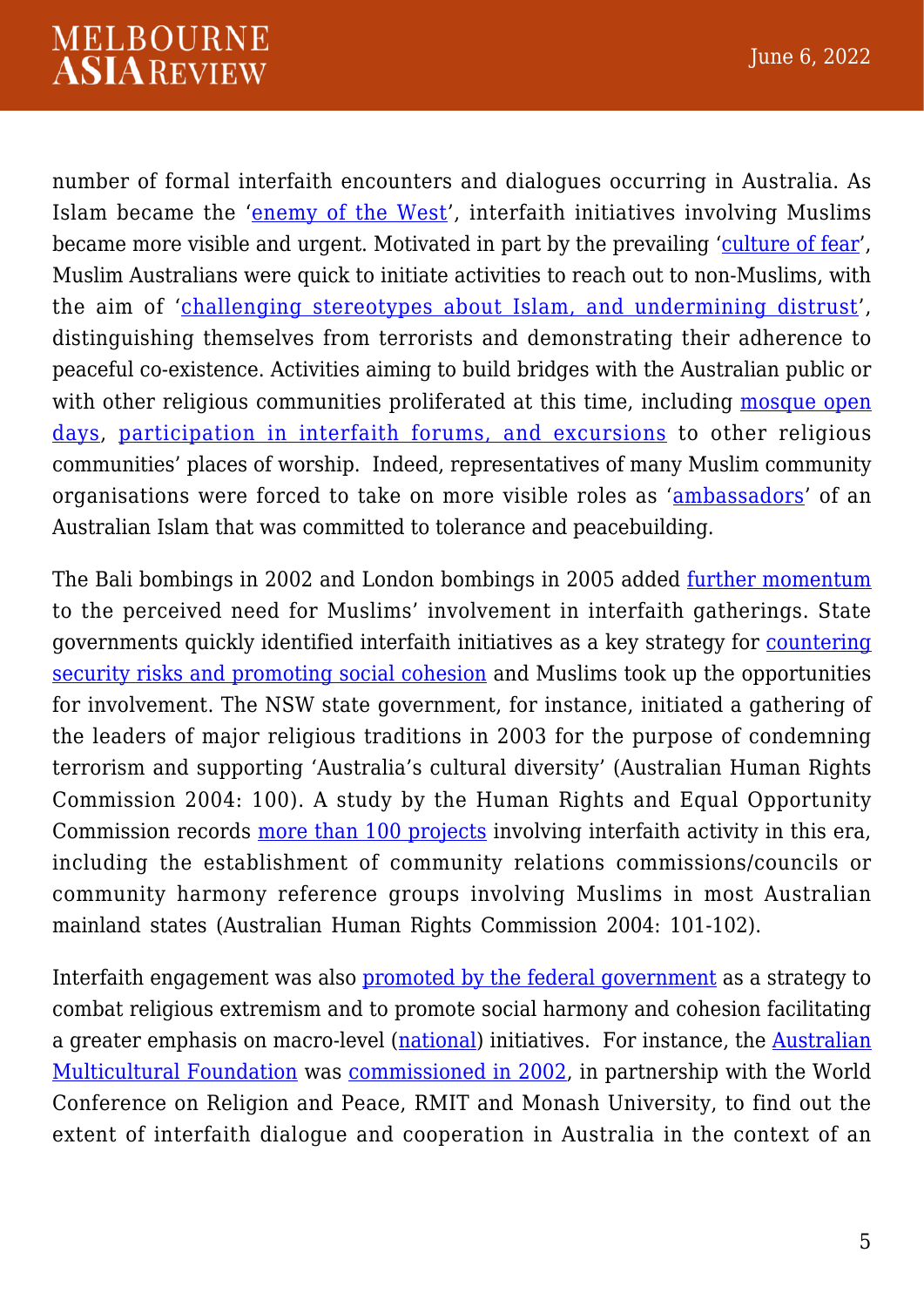investigation into how religious communities create social capital. Funding for interfaith activity was provided by various federal government departments or through funding schemes such as the National Action Plan to Build Social Cohesion, Harmony and Security (NAP) in 2005, aiming to promote '[understanding and](https://www.tandfonline.com/doi/abs/10.1080/09637494.2013.769740) [dialogue among Australians'](https://www.tandfonline.com/doi/abs/10.1080/09637494.2013.769740). In the post London-bombing era (2005-2008), more than [50 grants were provided to fund Muslim organisations or projects through this](https://www.tandfonline.com/doi/abs/10.1080/09637494.2013.769740) [scheme,](https://www.tandfonline.com/doi/abs/10.1080/09637494.2013.769740) including the establishment of the National Centre of Excellence for Islamic Studies, a consortium of three universities, based at the University of Melbourne. In 2010 alone, the federal government allocated [2.8 million dollars](https://web.s.ebscohost.com/abstract?direct=true&profile=ehost&scope=site&authtype=crawler&jrnl=21548641&AN=143815089&h=5ASJQE9AIAmGlW3diofgmvzxSbm6X7uULVcaPhTJII0t9vYjkVcgxUHS2XoWwQkxZn9bO1sl%2bea3F%2bdTtCqWUQ%3d%3d&crl=f&resultNs=AdminWebAuth&resultLocal=ErrCrlNotAuth&crlhashurl=login.aspx%3fdirect%3dtrue%26profile%3dehost%26scope%3dsite%26authtype%3dcrawler%26jrnl%3d21548641%26AN%3d143815089) just to facilitate interfaith activity.

At an institutional level, regular meetings were established between key Islamic organisations and their counterparts in other faith traditions. For instance, formal dialogue was initiated in 2002 (and continues) at a national level between the Australian Federation of Islamic Councils, the National Council of Churches (NCC) of Australia and the Executive Council of Australian Jewry. At a state level, the [Islamic](https://www.tandfonline.com/doi/abs/10.1080/09596410600795100) [Council of Victoria meets regularly with the Victorian Council of Churches.](https://www.tandfonline.com/doi/abs/10.1080/09596410600795100) At a community level, Muslim organisations focused on interfaith dialogue were established, such as [Affinity Intercultural Foundation,](https://affinity.org.au/about-us/our-history/) which aims to 'meet the needs of the Muslim community in interacting with the greater society.' Along with the New South Wales Jewish Board of Deputies, the Sydney Synod of the Uniting Church and other Catholic groups, it organises an [annual interfaith conference](https://www.tandfonline.com/doi/abs/10.1080/09596410600795100), bringing together Muslims, Christians and Jews to listen to notable international speakers. The Muslim-run Australian Intercultural Society established the annual federal parliamentary iftar dinner in Canberra in [2003](http://www.intercultural.org.au/history/), paving the way for other civil and public institutions and corporations to host meals during the holy month of Ramadan. These activities continue to play an important role in the formal interfaith calendar. Since then, a myriad of interfaith activities has continued, both at grassroots and a more formal institutional level, taking a variety of different forms.

The surge in interfaith initiatives from the 2000s involving Muslims is reflected in the [scholarly literature,](https://www.tandfonline.com/doi/abs/10.1080/09596410600795100) with various studies examining interfaith encounters, their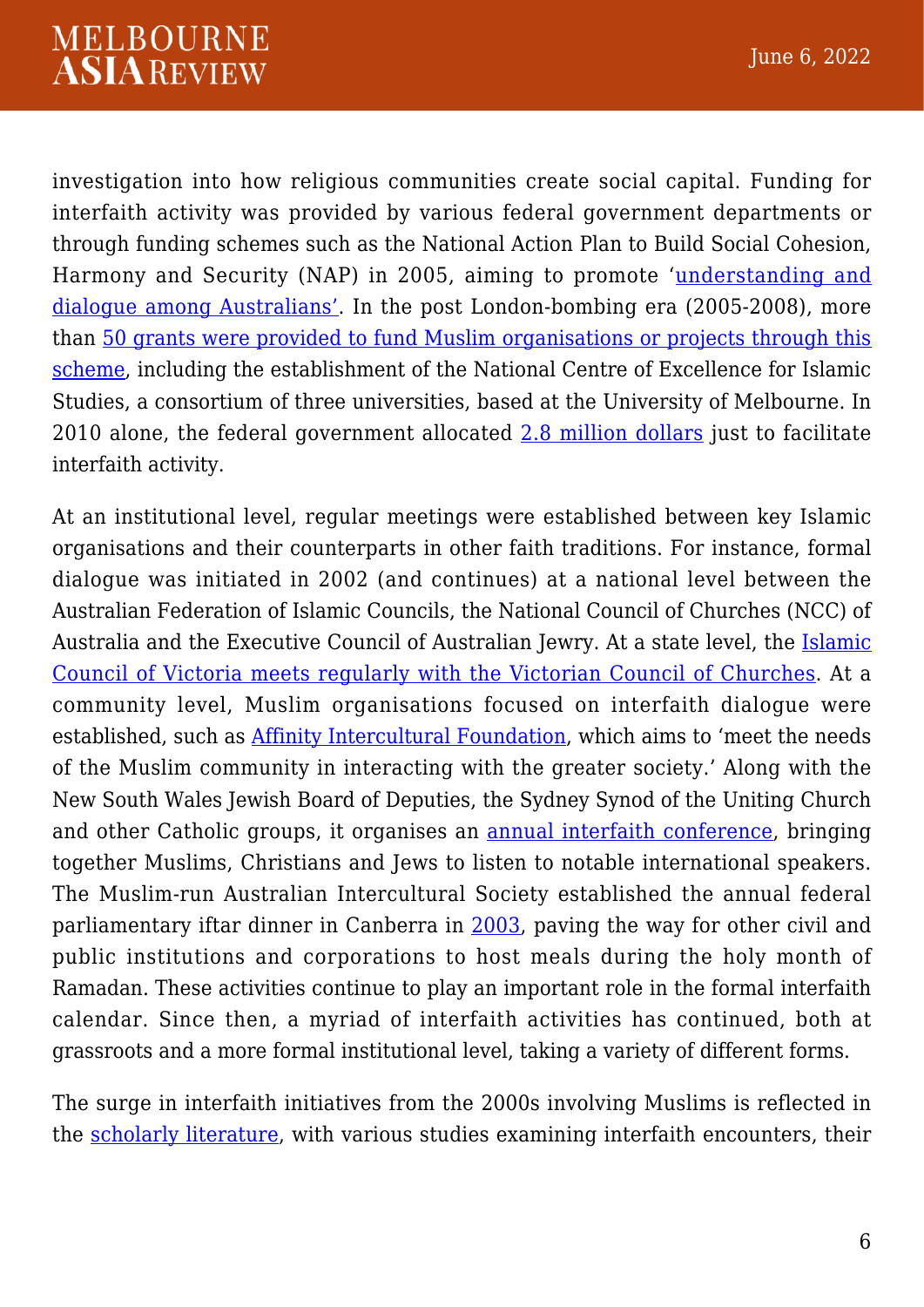purposes and outcomes. [Avril Anne Keely,](https://www.tandfonline.com/doi/abs/10.1080/09596410600795100) for instance, described two dialogues that took place in Western Sydney. These attracted large numbers of attendees (more than 500 individuals); essentially '[ordinary people of the respective communities'](https://www.tandfonline.com/doi/abs/10.1080/09596410600795100). The study reports that both the organisers and the participants noted favourable outcomes from the events, including ['very tangible feelings of good will](https://www.tandfonline.com/doi/abs/10.1080/09596410600795100)' between the two religious communities and agreement that [both groups shared common values.](https://www.tandfonline.com/doi/abs/10.1080/09596410600795100) The Northern Interfaith and Intercultural Network, a regional interfaith network in Melbourne's northern suburbs, was founded on the [dialogical principles](https://www.tandfonline.com/doi/abs/10.1080/09637494.2013.769740) of 'listening' and 'valuing 'difference' as much as 'commonality''. Australian scholar [Michaelis](https://www.tandfonline.com/doi/abs/10.1080/09637494.2013.769740) [Michael](https://www.tandfonline.com/doi/abs/10.1080/09637494.2013.769740) noted that against the backdrop of security fears of Muslims' 'ghettoization' and the radicalisation of young Muslim men, the network aimed to 'demystify Islamic culture and notional perceptions of a 'Muslim threat' to secular liberal settings'.

### **Reasons for interfaith engagement**

What does the literature tell us about the reasons for Muslims' engagement in interfaith activities? Studies suggest Muslim Australians are participating in these activities as '[an intellectual way to dispel misconceptions about Muslims and Islam'](https://search.informit.org/doi/abs/10.3316/ielapa.533136390245484). They are using interfaith initiatives to [address negative stereotypes and to condemn](https://www.tandfonline.com/doi/abs/10.1080/09596410.2011.606191) [terrorism](https://www.tandfonline.com/doi/abs/10.1080/09596410.2011.606191) or other forms of violent extremism, [shifting the earlier focus](https://www.tandfonline.com/doi/abs/10.1080/09596410.2011.606191) of interfaith activity from friendship and dialogue to countering fears, stereotypes and exclusivist attitudes. One of the staff members from Auburn Gallipoli Mosque in Sydney involved in hosting mosque tours for the broader community explained the rationale for such activities: '[After September 11, there was an even greater need to voice a](https://www.smh.com.au/national/curiosity-call-to-a-house-of-prayer-20081213-gdt6ge.html) [true opinion of Islam. … We want people to know what happens here, to realise we](https://www.smh.com.au/national/curiosity-call-to-a-house-of-prayer-20081213-gdt6ge.html) [are not a threat, that the mosque is about prayer'.](https://www.smh.com.au/national/curiosity-call-to-a-house-of-prayer-20081213-gdt6ge.html) Zubdeda Raihman, treasurer and spokesperson for the Muslim Women's National Network of Australia (MWNNA), also explained the reasoning behind many mosque open days: '[You know they](https://search.informit.org/doi/abs/10.3316/ielapa.533136390245484) [thought the mosque was the place that people do political activities. When they](https://search.informit.org/doi/abs/10.3316/ielapa.533136390245484) [come to the mosque they see it's so spiritual, so peaceful](https://search.informit.org/doi/abs/10.3316/ielapa.533136390245484)'. Kerim Buday, president of Australian Islamic Social Association (AISA) Youth, stated similarly, saying the group